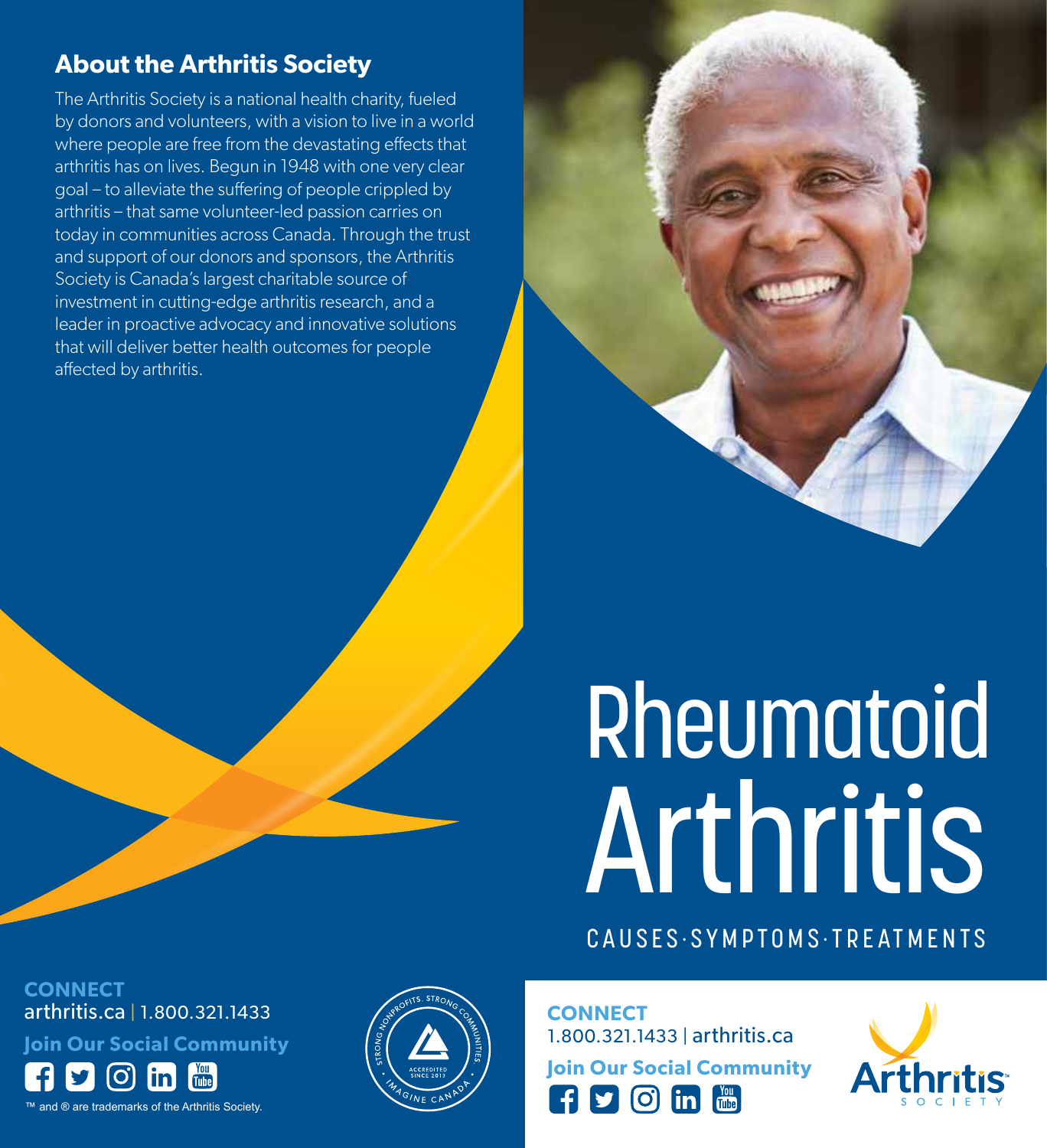## What is **Arthritis?**

### The word arthritis means **inflammation of the joint**

("arthro" meaning joint and "itis" meaning inflammation). Inflammation is a medical term describing pain, stiffness, redness and swelling. Arthritis is a disease that can involve any of the joints in the body, often occurring in the hip, knee, spine or other weight-bearing joints, but can also affect fingers, shoulders, ankles, wrists or elbows and other non-weight-bearing joints.

*Symptoms of arthritis include joint pain, swelling, stiffness and fatigue.*

### Contents

| What is <b>Rheumatoid Arthritis?</b> 1<br><b>Early Signs</b> of |
|-----------------------------------------------------------------|
| Rheumatoid Arthritis  3                                         |
| What are the Risk Factors for RA?  4                            |
| What are the Joints that can be                                 |
|                                                                 |
| Why is Treatment for RA so Important? 6                         |
|                                                                 |
| What Medications Are Used for RA?  8                            |
| Disease-Modifying Anti-Rheumatic Drugs                          |
| Biologics and Biosimilars  8                                    |
|                                                                 |
| Non-Steroidal Anti-Inflammatory Drugs                           |
|                                                                 |
|                                                                 |
|                                                                 |
| Self-management 13                                              |
| Heat and Cold Therapy 15                                        |
| Exercise and Physical Activity 16                               |
|                                                                 |
| Relaxation and Coping Skills 21                                 |
| Complementary Medicine 21                                       |
| Massage, Meditation,<br>Homeopathy, Acupuncture  22             |

| Ways the Arthritis Society Helps  24      |  |
|-------------------------------------------|--|
| Website and Information Line  24          |  |
| Living Well Content Hub  24               |  |
| Self-management Education and Webinars 24 |  |
| Navigation Guides  24                     |  |



**Meet our Expert** This information was updated with expert advice from: Bindee Kuriya, MD, SM, FRCPC Assistant Professor, Department of Medicine, Division of Rheumatology University of Toronto UPDATED SEPTEMBER 2018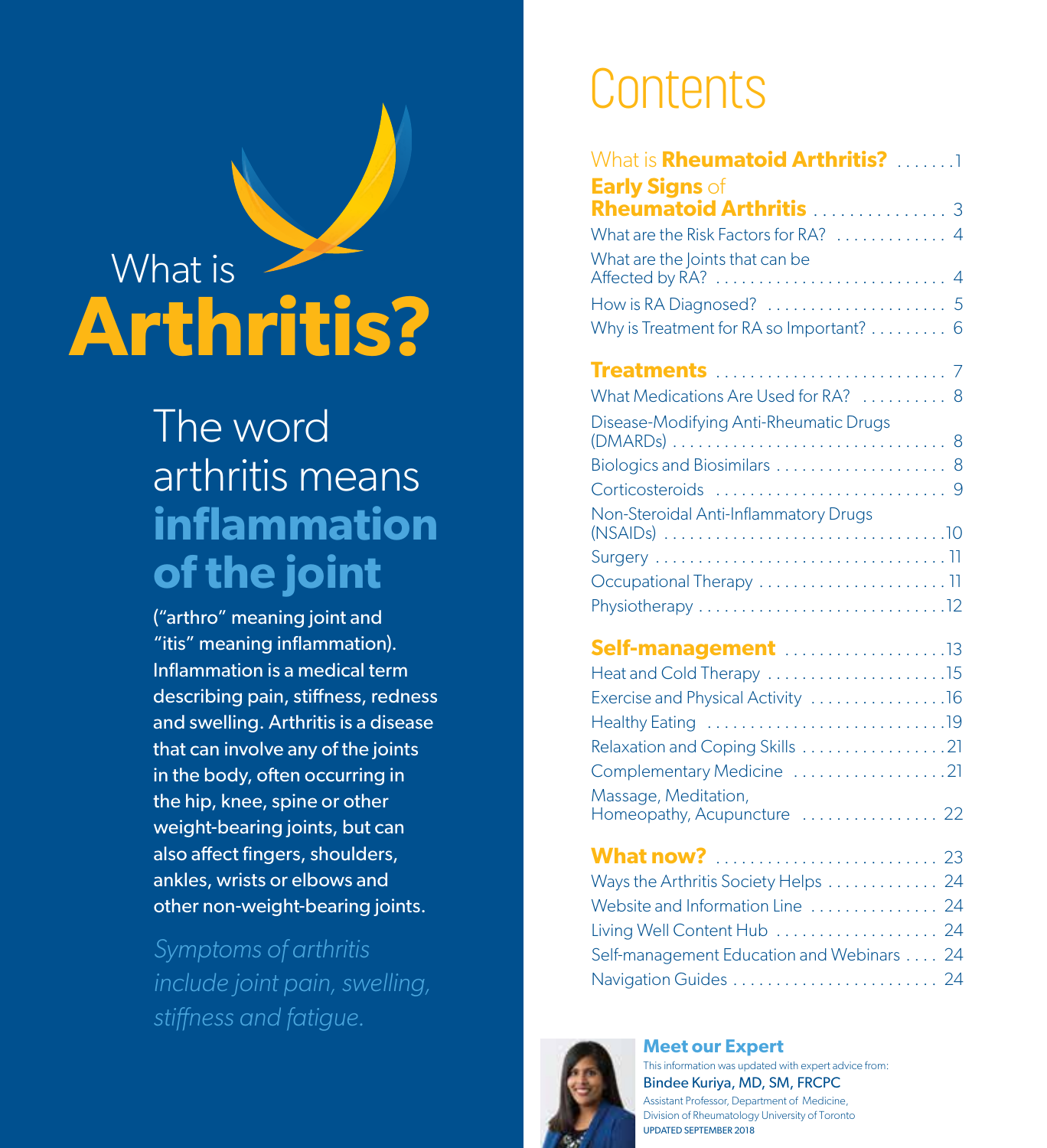# What is **Rheumatoid** Arthritis?

Rheumatoid arthritis (RA) is an inflammatory disease that can affect multiple joints in the body. RA is an autoimmune disease where the body's immune system – which normally functions to protect us against infections – mistakenly attacks the lining of the joints. The cause of this malfunctioning immune system is still unknown and while there is no cure for RA, there are some very effective medications and therapies to control the symptoms and results of the inflammation.

Inflammation in the joints causes pain, stiffness and swelling. If this inflammation continues, it can lead to damage of the joint. The inflammation can affect other organs, such as the nerves, eyes, skin, lungs or heart.

The symptoms of RA vary widely from person to person. In many cases, RA starts in a few joints then spreads to other joints over a few weeks to months. RA can also progress extremely quickly; some people report that one morning they just could not get out of bed.

The earliest symptoms of RA can be non-specific, including feeling unwell or tired, soreness around joints and muscles, low-grade fever, and weight loss/poor appetite. As time goes on, RA can involve more and more joints on both sides of the body, often in a "symmetrical" pattern.

About one out of every 100 adult Canadians has RA. That's about 300,000 Canadians. Anyone can get RA and at any age. RA affects women two to three times more often than men.

There is no cure for RA. However, people who are diagnosed and treated early can avoid pain and damage to their joints, and lead active and productive lives.



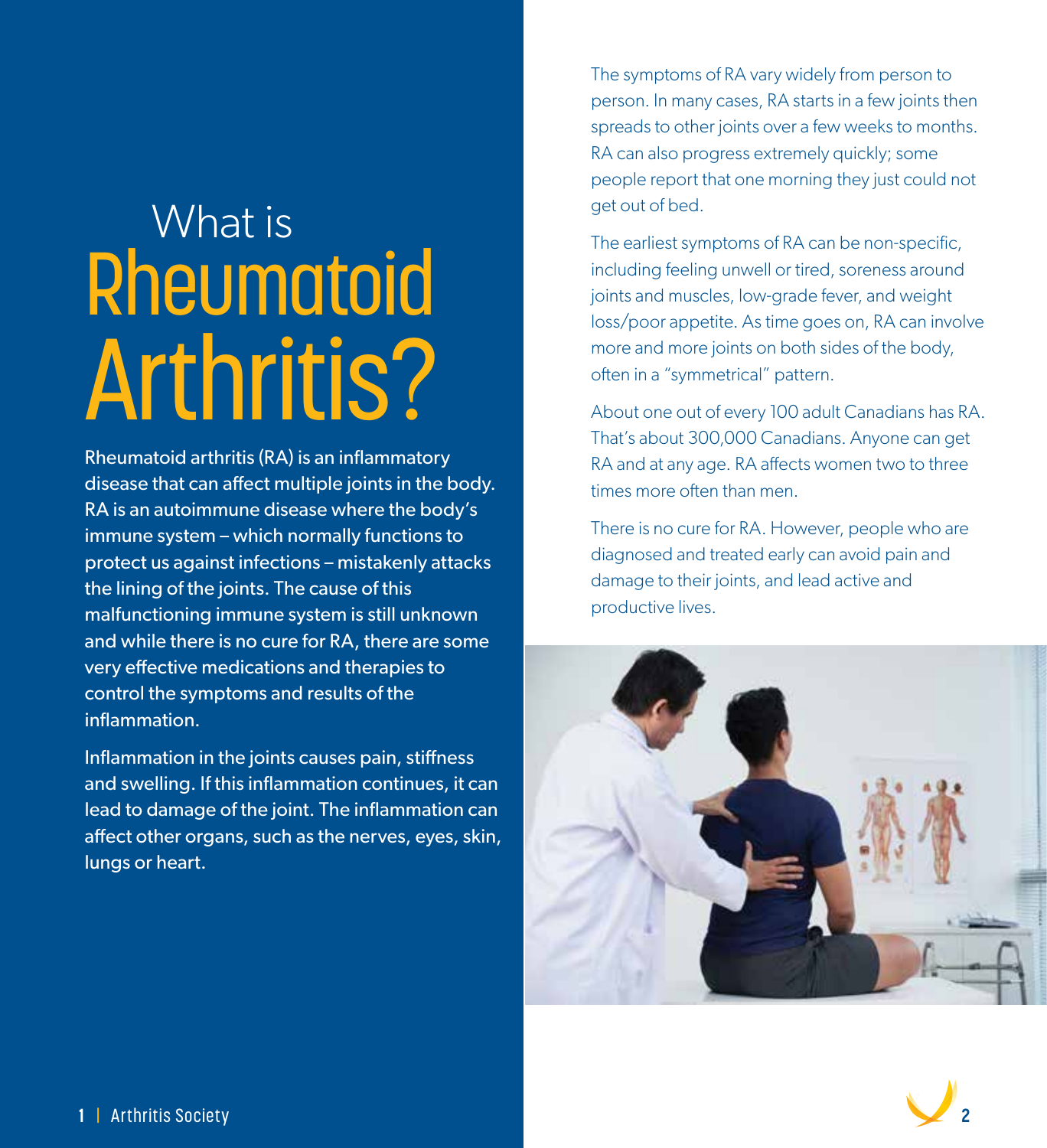### What are **Early Signs** of **Rheumatoid Arthritis?**

RA usually starts over a period of weeks to months, with more joints becoming affected over time. You should see your doctor if you experience one or more of the following symptoms for more than six weeks:

- $\blacktriangledown$  Pain or stiffness in multiple joints
- "Gelling" or stiffness of joints, especially in the morning, that lasts an hour or more
- Warmth or redness of joints
- Reduced ability to move the joints (such as difficulty making a fist, twisting objects, opening objects, climbing stairs)
- **Fever, fatigue, weight loss or decreased** appetite
- $\nabla$  Lumpy growths that form under your skin, most commonly on the elbows, hands or feet



### **What are the Risk Factors for RA?**

The exact causes of RA are unknown, but research has shown several factors may contribute:

- **Family history:** Some people who develop RA have specific genes that are linked to RA. However, having genes linked to RA does not necessarily mean you will develop RA.
- **Sex:** RA affects women two to three times more often than men.
- • **Hormones:** Some hormonal changes appear to be linked to RA. Hormone changes during and after pregnancy, during breastfeeding and even oral contraceptive use may be linked to the development of RA or may relieve or trigger RA symptoms.
- **Age:** Anyone can get RA at any age, but the risk does increase with age, commonly developing between 40 and 60 years of age.
- **Environment:** Infection can trigger RA in people who have genetic links to RA. However, it is important to remember that you cannot catch or spread RA.
- **Smoking:** Numerous studies have shown that cigarette smoking is the strongest environmental risk factor for the development of RA and for having a more severe form of RA.

### **What are the Joints that can be Affected by RA?**

Any joint can be affected by RA but the joints most commonly involved include:

- Small joints of the hands and feet
- Wrists
- Elbows
- Shoulders
- Knees
- 

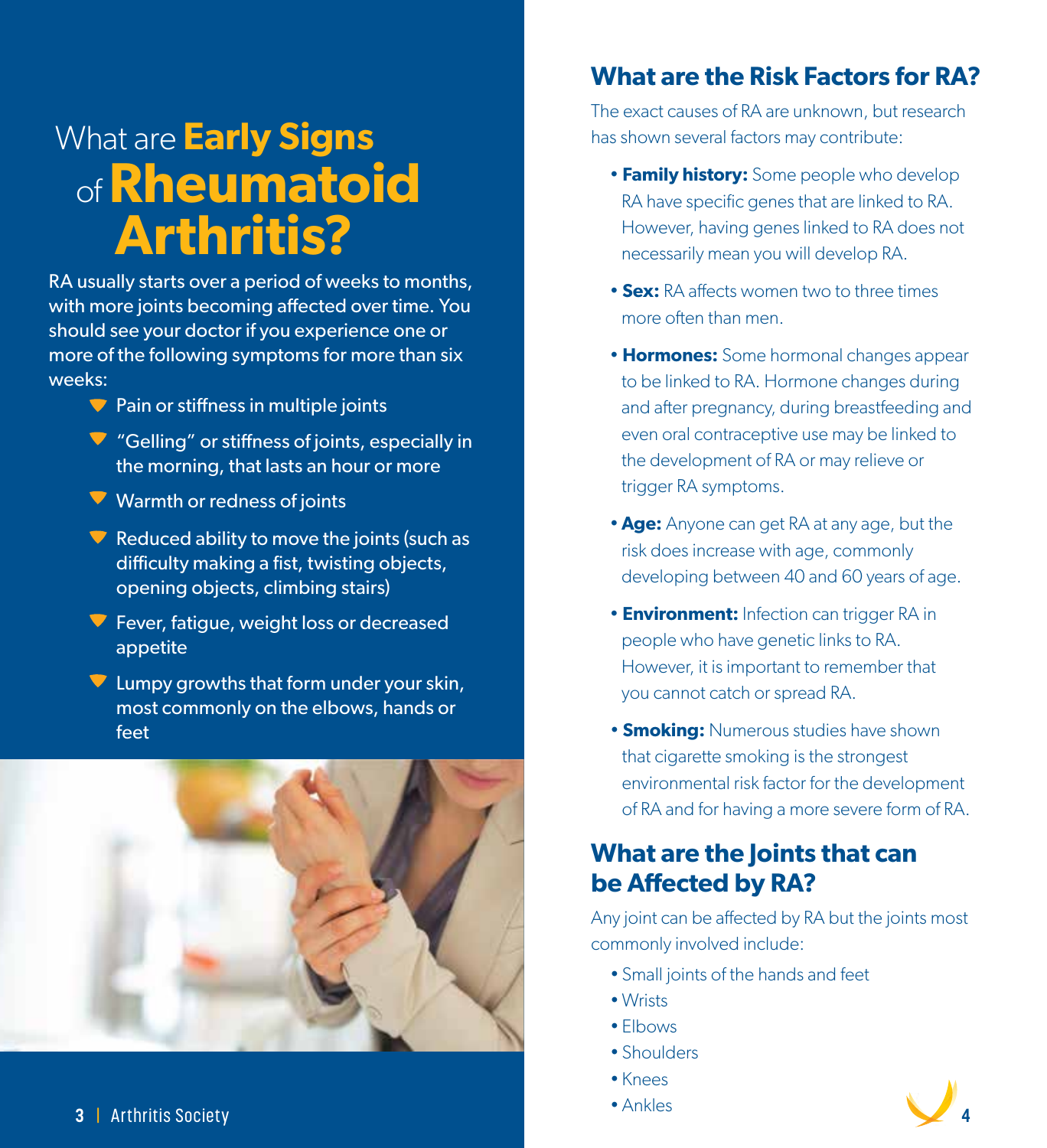### **How is RA Diagnosed?**

An accurate diagnosis is very important because there are many ways to treat and manage RA. Early diagnosis and treatment can reduce the pain and disability associated with this disease.

There are no perfect tests to determine a diagnosis of RA. If you have signs and symptoms of RA, your doctor will examine your joints and take your medical history. If indicated, he or she may order blood tests that detect inflammation that may help confirm the diagnosis. Your healthcare provider may also order X-rays to look for any signs of joint damage. If your family doctor suspects you have RA, you will be referred to a specialist.





### **Why is Treatment for RA so Important?**

RA causes inflammation of the lining of certain joints. This inflammation leads to swelling, stiffness and increased warmth of the affected joint(s).

It can also affect other parts of the body like the eyes, nerves, skin, heart or lungs. You can think of this inflammation like a fire burning in the joints. If the fire of inflammation is left burning, it can permanently damage the joint. Once a joint is damaged, it cannot be fixed other than through surgery. Just as you would try to put out a fire in your home with a fire extinguisher before it spreads, you want to put out the inflammation of RA as quickly and as safely as possible.

RA is best managed by a specialist doctor, known as a rheumatologist, who is trained in managing inflammation of the joints.

It is important to treat RA as early as possible, as research has confirmed that this improves the long-term outcomes and quality of life of people living with RA.



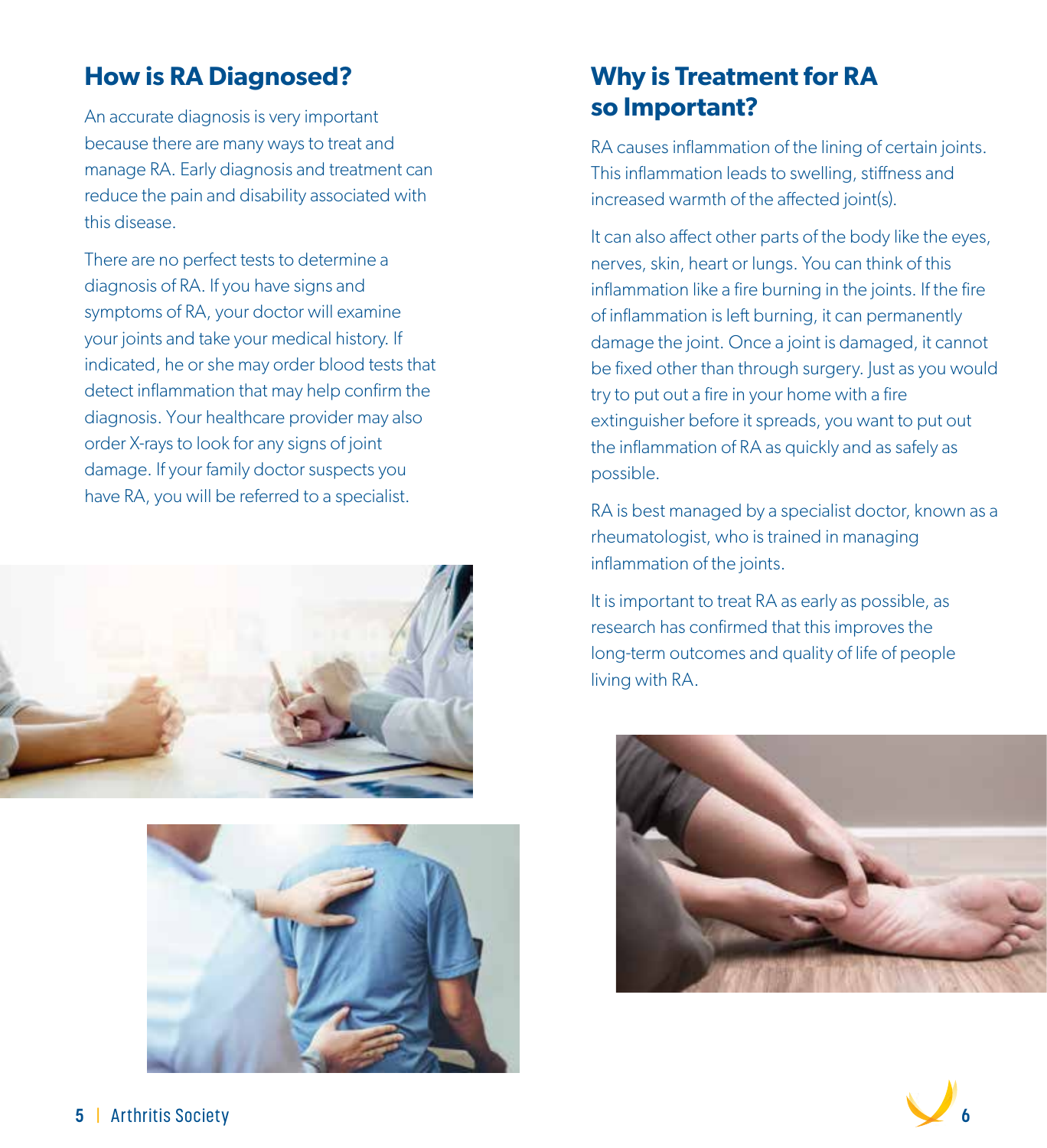### **Treatments** for **Rheumatoid Arthritis**



### **What Medications Are Used for RA?**

The general approach to treating RA is to reduce inflammation and prevent long-term damage to the joints. Pain management is also important. The cornerstone of medication therapy for RA is disease-modifying anti-rheumatic drugs (DMARDs) and medications called biologics.

### **Disease-Modifying Anti-Rheumatic Drugs (DMARDs)**

DMARDs are a class of medications used to treat many different types of inflammatory arthritis, such as RA, and work well for most people. The earlier a DMARD is started, the more effective it can be to suppress inflammation and prevent joint damage. It is important to slow or even stop the progression of joint damage, but keep in mind that DMARDs cannot fix joint damage that has already occurred.

### **Biologics and Biosimilars**

Biologics are a class of medications designed to treat various inflammatory conditions including types of arthritis, such as rheumatoid arthritis. Biologics are drugs using living cells from sources such as animals, bacteria, or yeast. Biologic medications work by modifying the body's inflammatory response. Like DMARDs, biologics can reduce pain, joint inflammation and damage to bones and cartilage.

Biosimilars are biologics that are produced by manufacturers after the patent on an original biologic expires. Different versions of the same biologic are called biosimilars, because they are very similar (but not identical) to the original biologic. To be authorized by Health Canada, they have to demonstrate similar safety and effectiveness as the original biologic.

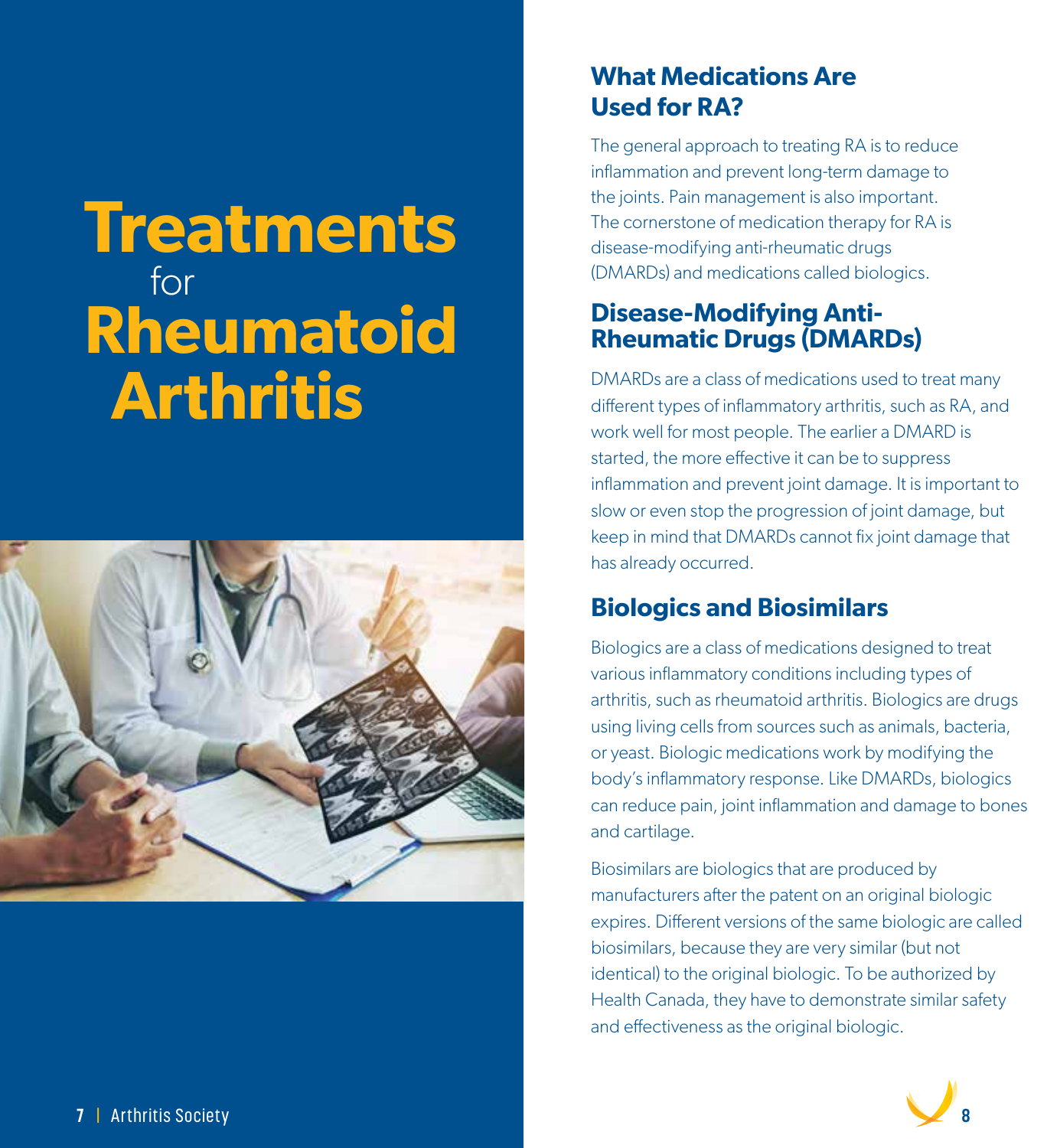Biologics and biosimilars are generally administered in two ways: infusion and injection. An infusion means the medication is delivered intravenously (IV) via a needle in your arm, which is done by a healthcare professional. A subcutaneous injection means that the medication is delivered through a needle into the fatty layer of tissue under the skin of your abdomen or thigh (similar to how a diabetic would administer insulin). You can administer the injection yourself or someone else can do this for you. *For more information visit – arthritis.ca/biologics*

### **Corticosteroids**

Cortisol is a hormone produced naturally by the body's adrenal glands and has many functions. One of cortisol's important actions is its anti- inflammatory function. Cortisol can be considered the "brake" for the immune system, preventing it from overreacting to infections, injuries and trauma. However, our bodies cannot produce enough cortisol to meet the challenge of inflammatory arthritis. Corticosteroids mimic the anti-inflammatory action of cortisol in our bodies.

However, corticosteroids (commonly referred to as steroids) have many potential long-term side effects. Therefore, they are often used as an interim measure to help control inflammation while waiting for the slower-acting DMARDs to take effect or when someone is experiencing a flare of inflammatory arthritis. Ideally, steroids should be used for the shortest period of time, at the lowest dosage that provides benefit.



### **Non-Steroidal Anti-Inflammatory Drugs (NSAIDs)**

Non-steroidal anti-inflammatory drugs (NSAIDs) are a class of medications used to treat the pain and inflammation of arthritis. They do not contain steroids, hence the name "non-steroidal." It is important to remember that these medications work to control symptoms, but do not prevent disease progression or damage. As a result, these medications are used in conjunction with DMARDs or biologics. They may be taken on an as-needed basis. That being said, some patients may find it helpful to take NSAIDs on a regular basis to control their pain. These medications are not appropriate for everyone so please speak with your doctor or pharmacist before trying them.

For more information on medications, the Arthritis Society has a comprehensive online guide that delivers detailed information on medications used to treat arthritis.

*For more information visit – arthritis.ca/treatment/medication*

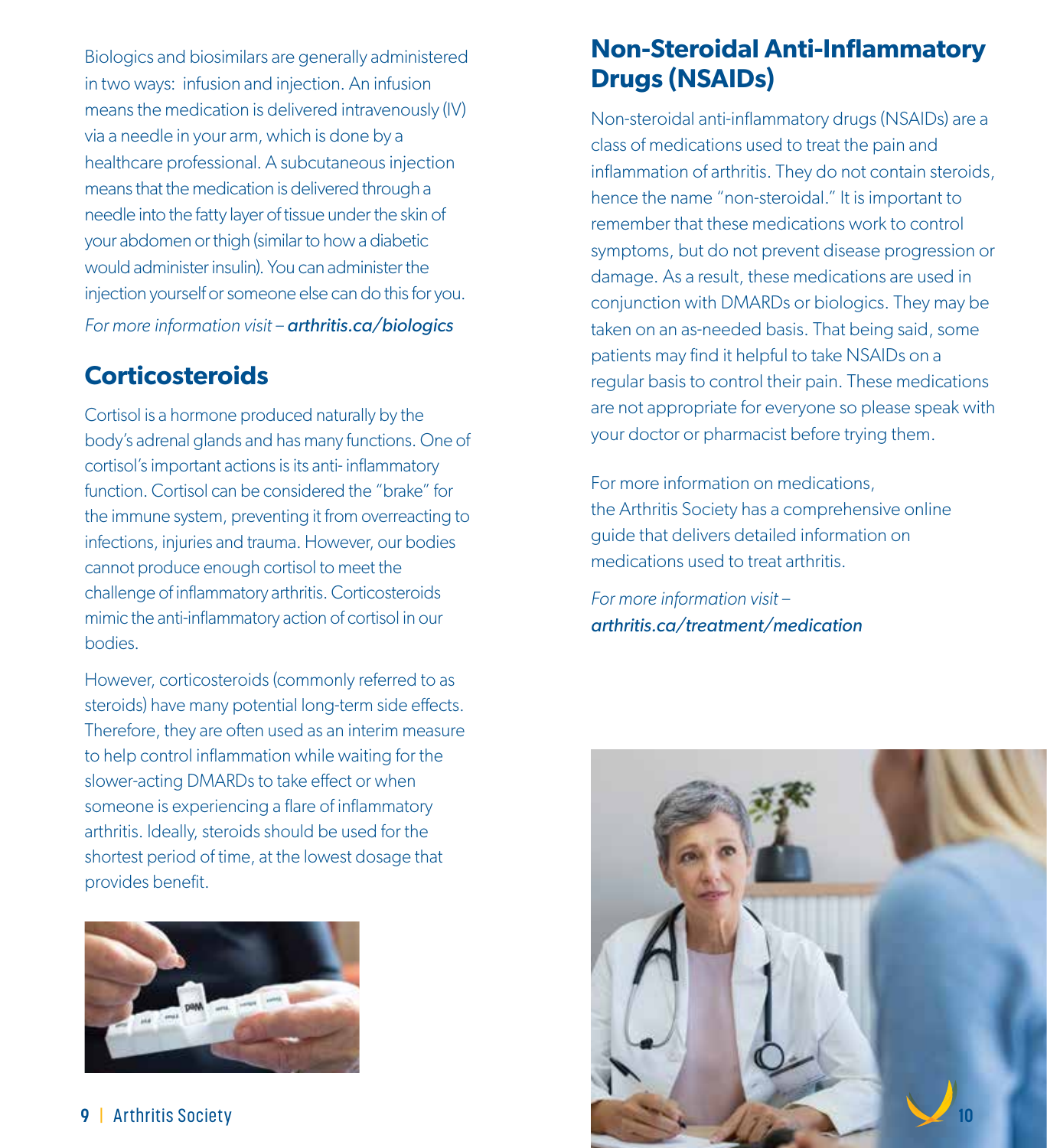### **Surgery**

Surgery is not common, but may be necessary after many years of severe arthritis. Surgery may be needed to relieve pain, straighten out a bent or deformed joint, restore mobility or replace a damaged joint. Sometimes the tendons and ligaments around joints, such as in the hands, may need to be repaired. A surgeon may also be asked to make recommendations on splinting and rehabilitation.

*For more information visit – arthritis.ca/surgery*

### **Occupational Therapy**

An occupational therapist trained in arthritis management can analyze the activities you do in a day and develop a program to help you protect your joints and minimize fatigue. If necessary, they can help you redesign your home or workplace to make it easier for you to work or simply get around. They can also make or recommend a number of different splints, braces, orthopedic shoes and other aids that can help reduce your pain and increase your mobility and functionality. Their goal is to prepare you to live as fully and comfortably as possible.



#### **Physiotherapy**

A physiotherapist can develop an individualized program to help you increase your strength, flexibility, range of motion as well as general mobility and exercise tolerance through a wide variety of therapeutic treatments and strategies. These include exercise programs, physical interventions and relaxation, in addition to advising you on other techniques for reducing pain and increasing your overall quality of life.





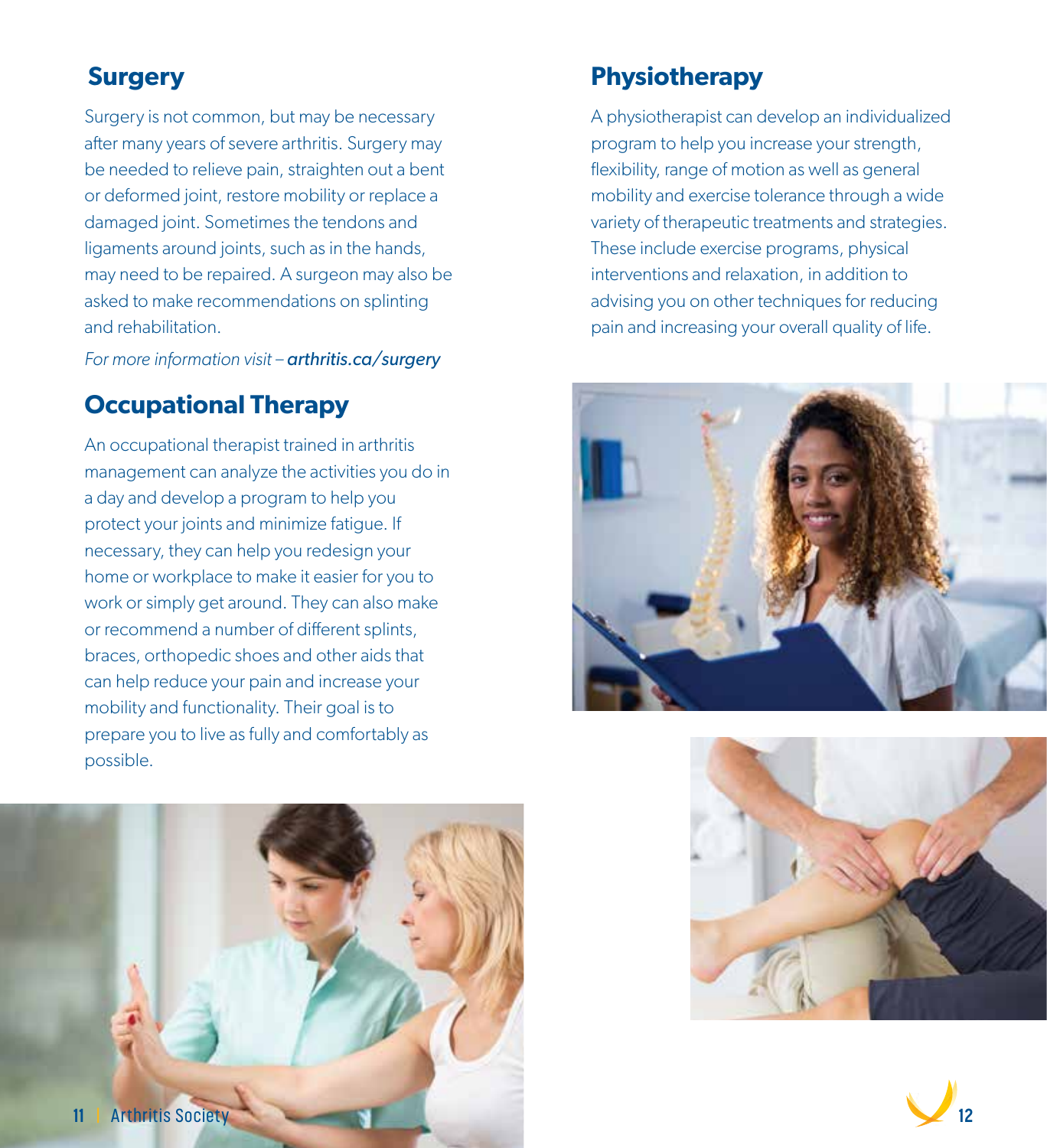### **Selfmanagement**

### Protecting your  **joints**

 You should always use your joints in ways that avoid excess stress.



Techniques to protect your joints include:

- Pacing by alternating heavy or repeated tasks with lighter tasks. Taking a break reduces the stress on painful joints and conserves energy by allowing weakened muscles to rest.
- Positioning joints carefully promotes proper alignment and decreases stress on the joints. For example, squatting and kneeling may put extra stress on your hips or knees. When lifting or carrying heavy items, keep items at waist height and avoid carrying them up and down stairs.
- Using helpful tools and assistive devices conserves energy and makes daily tasks easier. Raise seat heights to decrease stress on hip and knee joints. Use a "reacher" to pick up items from the ground. Use a cane to decrease stress on hip and knee joints. Enlarge grips on utensils, such as spoons or peelers, to decrease stress on hand joints. Other devices to consider include carts for carrying objects and jar/tap openers.
- Talk to your doctor about seeing an occupational therapist or physiotherapist, who may prescribe splints, braces or orthotics (shoe inserts) to help align and support your joints.



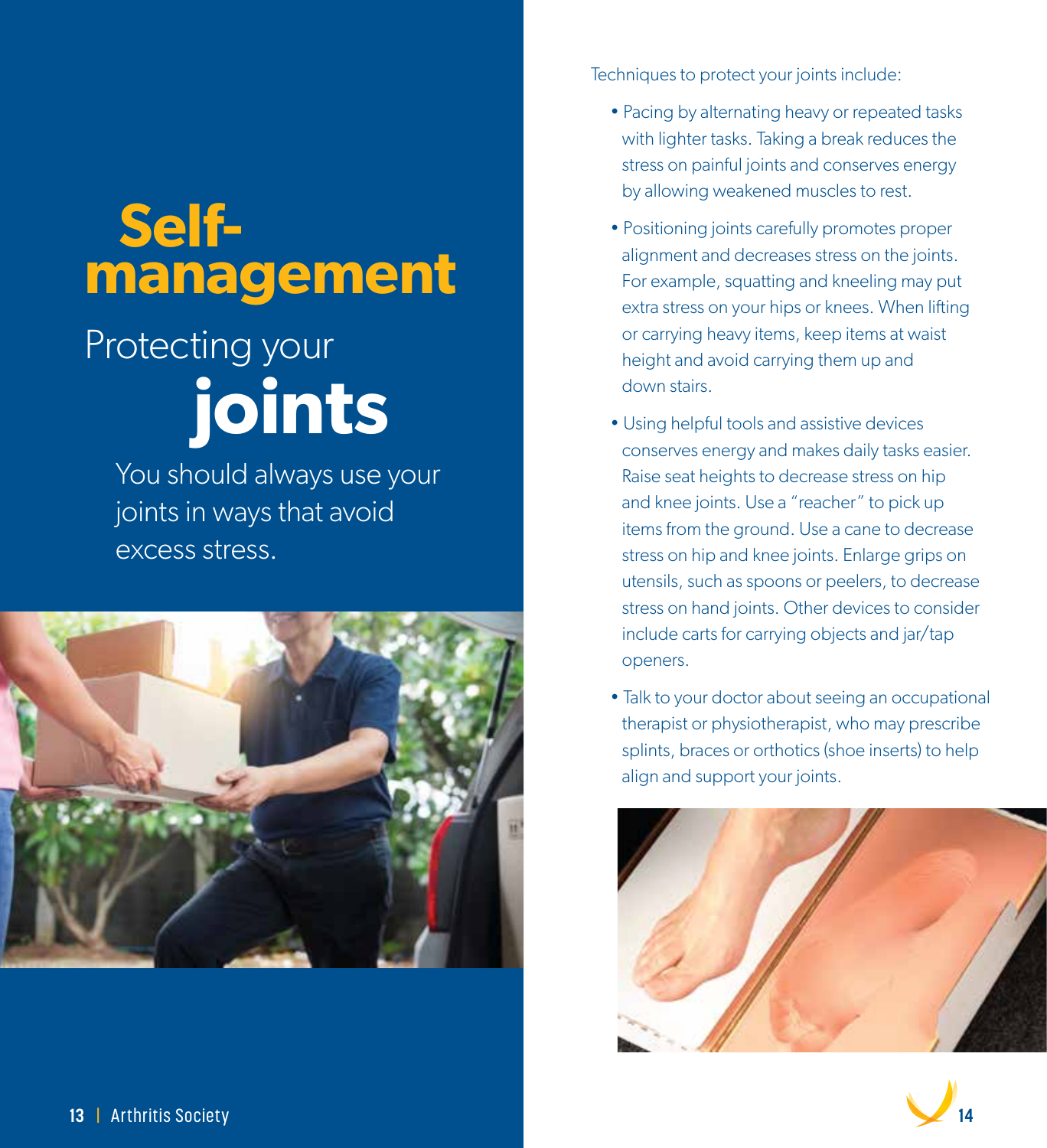### **Heat and Cold Therapy**

Taking a warm shower and using warm packs are great ways to help reduce pain and stiffness. Always use a protective barrier, such as a towel, between the warm pack and your skin.

Heat is ideal for:



- Relieving pain
- Relieving muscle spasms and tightness
- Enhancing range of motion

Using a commercial cold pack or a homemade one (from crushed ice, ice cubes or a bag of frozen vegetables) can assist in providing short-term relief from inflammation. Always use a protective barrier, such as a towel, between the cold pack and your skin.

Cold is ideal for:

- Swelling
- Decreasing pain
- Constricting blood flow to an inflamed joint



### **Exercise and Physical Activity**

A common misconception is that people with arthritis should not exercise. On the contrary, too little exercise can cause muscle weakness and worsening joint pain and stiffness. However, when you are experiencing a flare and/or your joint(s) is swollen and hot, you should rest the joint(s) and only perform light range of motion exercises.

Physical activity protects joints by strengthening the muscles around them. Strong muscles and tissues support those joints that have been weakened and damaged by arthritis. A properly designed program of physical activity (with advice from a healthcare provider, such as a physician or a physiotherapist/occupational therapist) reduces pain and fatigue, improves mobility and overall fitness and can help alleviate depression. Physical activity can help someone with arthritis lead a more productive and enjoyable life.

There are different types of exercises you can do to lessen your pain and stiffness:

 • **Range of motion:** These exercises, also known as stretching or flexibility exercises, focus on keeping your joints moving and reducing stiffness. To achieve the most benefit, these exercises should be done daily.

 • **Strengthening:** Exercises that maintain or increase muscle tone and protect your joints. These exercises include weight training movements done with a set of free weights, your own body weight or weight machines. The frequency of strengthening exercises should be discussed with a doctor or physiotherapist.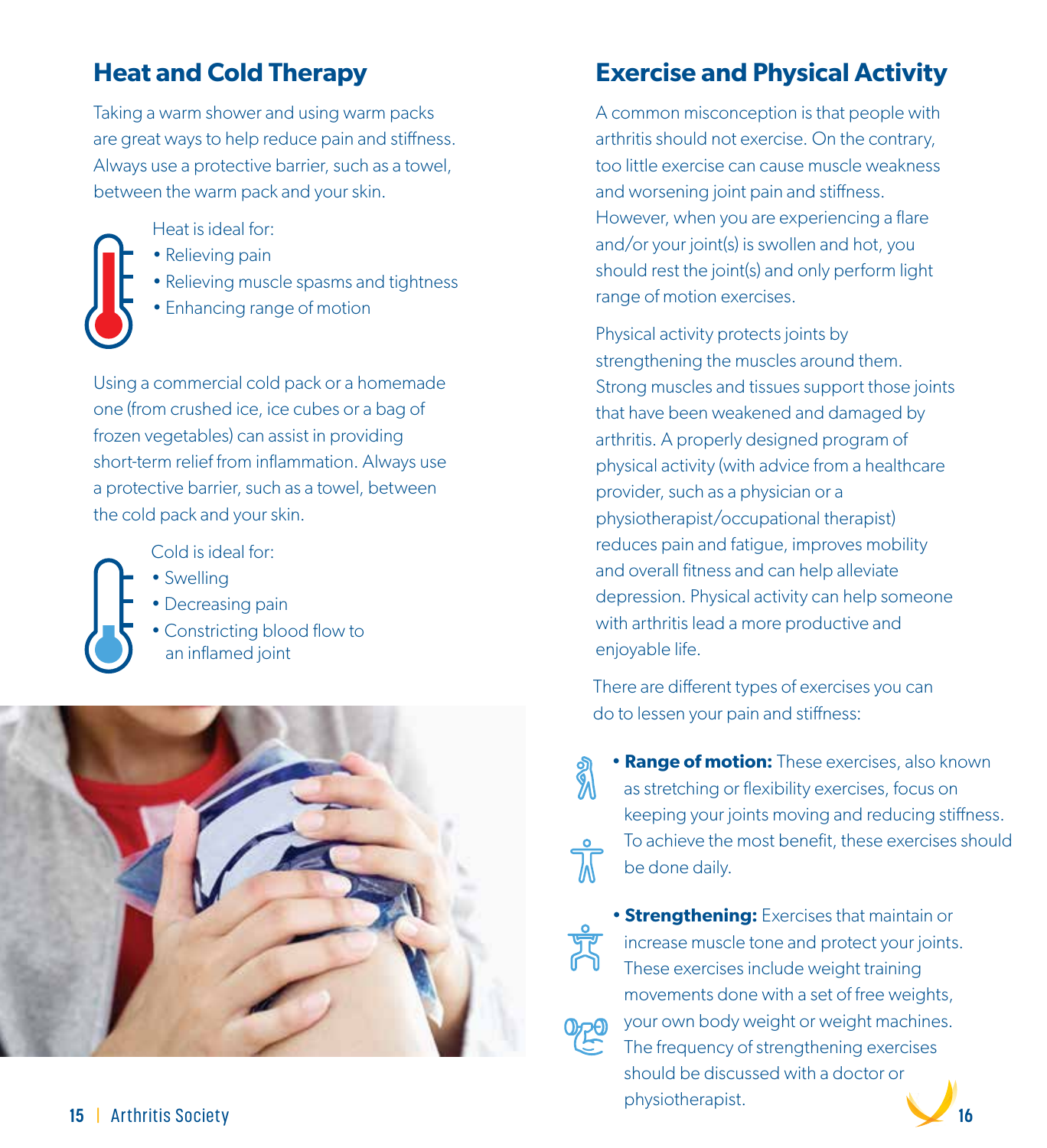

**No** 

• **Endurance:** Exercises that strengthen your heart, give you energy, control your weight and help improve your overall health. These exercises include walking, swimming and cycling. It is best to avoid high-impact exercises like step aerobics, jogging or kickboxing.

can benefit people living with arthritis. Consult your healthcare provider to find exercises that are suitable for you and your particular condition.

#### Examples include:

• **Tai Chi:** An ancient Chinese martial art, Tai Chi is a combination of movements performed in a slow, focused manner. Though it has many variations and styles, Tai Chi is a low-impact exercise and is reminiscent of both yoga and meditation. Tai Chi could improve pain and physical function in some people as well as alleviate depression and contribute to health related quality of life.

**• Yoga:** Numerous studies have been done on the benefits of yoga on stress and anxiety. The practice of controlled breathing, simple meditation and stretching can improve a person's state of mind and help them better manage their pain. Regular yoga under the guidance of a certified instructor can also boost one's general health and increase energy levels.



 • **Aerobic Exercise:** Low-impact aerobic exercise that gets your heart pumping, such as swimming, biking and brisk walking, can help improve your sleep and alleviate stress and depression that is sometimes linked to RA. It can also protect you against **AS** heart disease, which is important since RA There are many low-impact exercise options that  $\overline{\text{OVO}}$  can increase the risk of this condition.





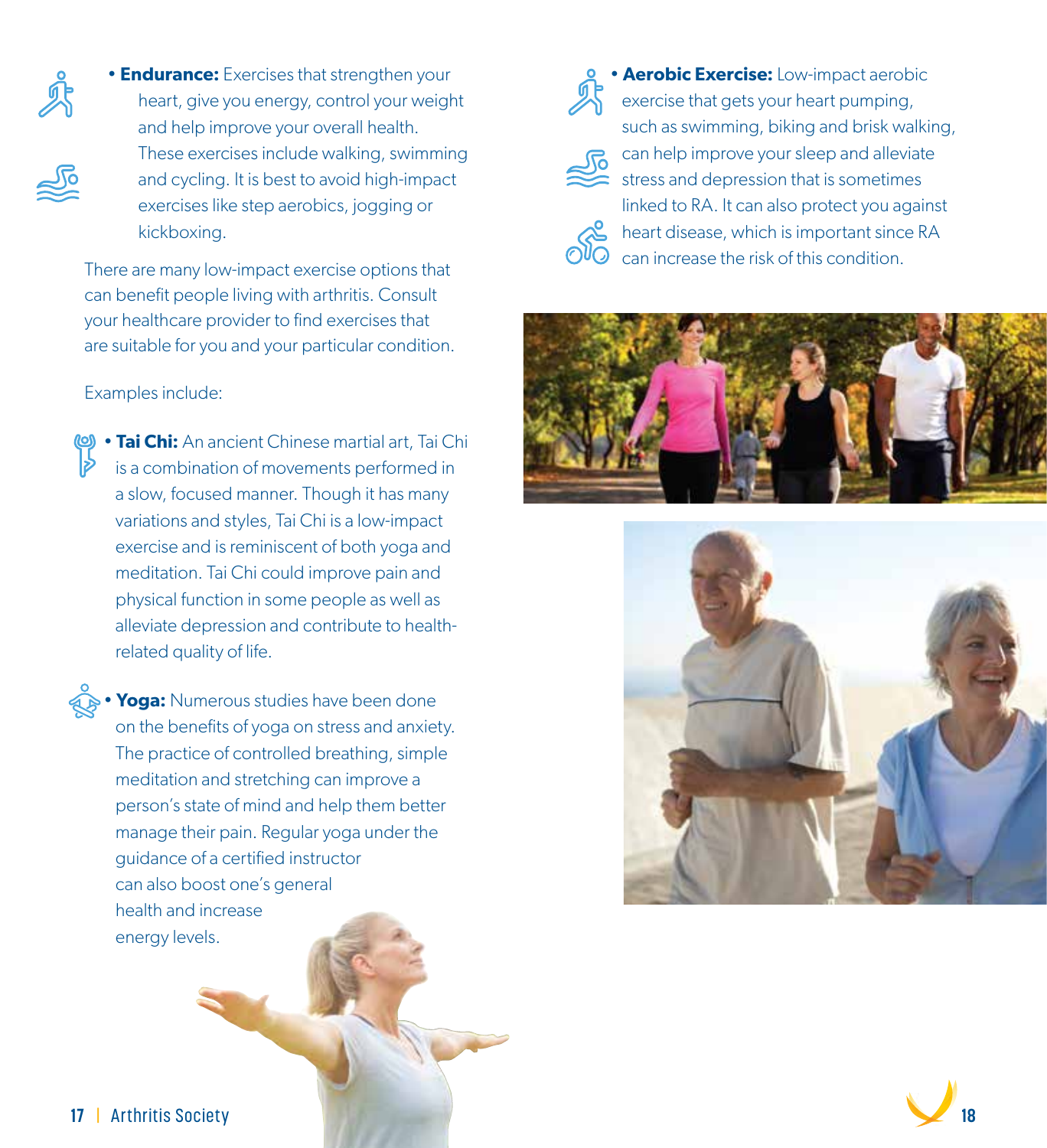### **Healthy Eating**

Sometimes RA results in loss of appetite and/or unplanned weight loss, which is why it is important to eat a balanced diet. Healthy eating will give you the



energy to complete your daily activities and will also promote a strong immune system, and bone and tissue health.

Three ways to improve your nutrition include:

- **Reduce sugar intake:** Sugar added to foods contributes to excess calories, but has few other nutritional benefits. Sugar refers to white, brown, cane and raw sugar as well as syrup and honey. Although artificial sweeteners contain few calories, it is better to minimize their use and just get used to food being less sweet.
- **Eat more vegetables and fruit:** Vegetables and fruit should make up the largest component of your diet. Try to have at least one vegetable or fruit at every meal and as a snack. Besides being an excellent source of energy, vegetables and fruit boost your fibre intake. Fibre makes you feel full and so helps you control how much you eat.



 • **Choose "healthy fats":** The type and amount of fat you eat is important. You need some fat in your diet, but too much can be bad for your health. Fat is high in calories and some types of fat (saturated and trans fats) may increase your risk of developing heart disease. Polyunsaturated and monounsaturated fats are recommended as the main source of fat in your diet.



 Monounsaturated fat is found naturally in olive and canola oil, avocados and nuts like almonds, pistachios and cashews. Polyunsaturated fats, especially omega-3 and omega-6 fatty acids, can be found in cold-water fish (such as char, mackerel, salmon and trout), walnuts, sunflower seeds and flaxseeds. Fats that should be limited include trans fats, which are found in fried and processed foods and saturated fats, which mainly come from animal sources of food, such as red meat, poultry and full-fat dairy products. Choose healthier dairy products instead (such as skim, 1 or 2% milk, low-fat yogurt and low-fat cheese).

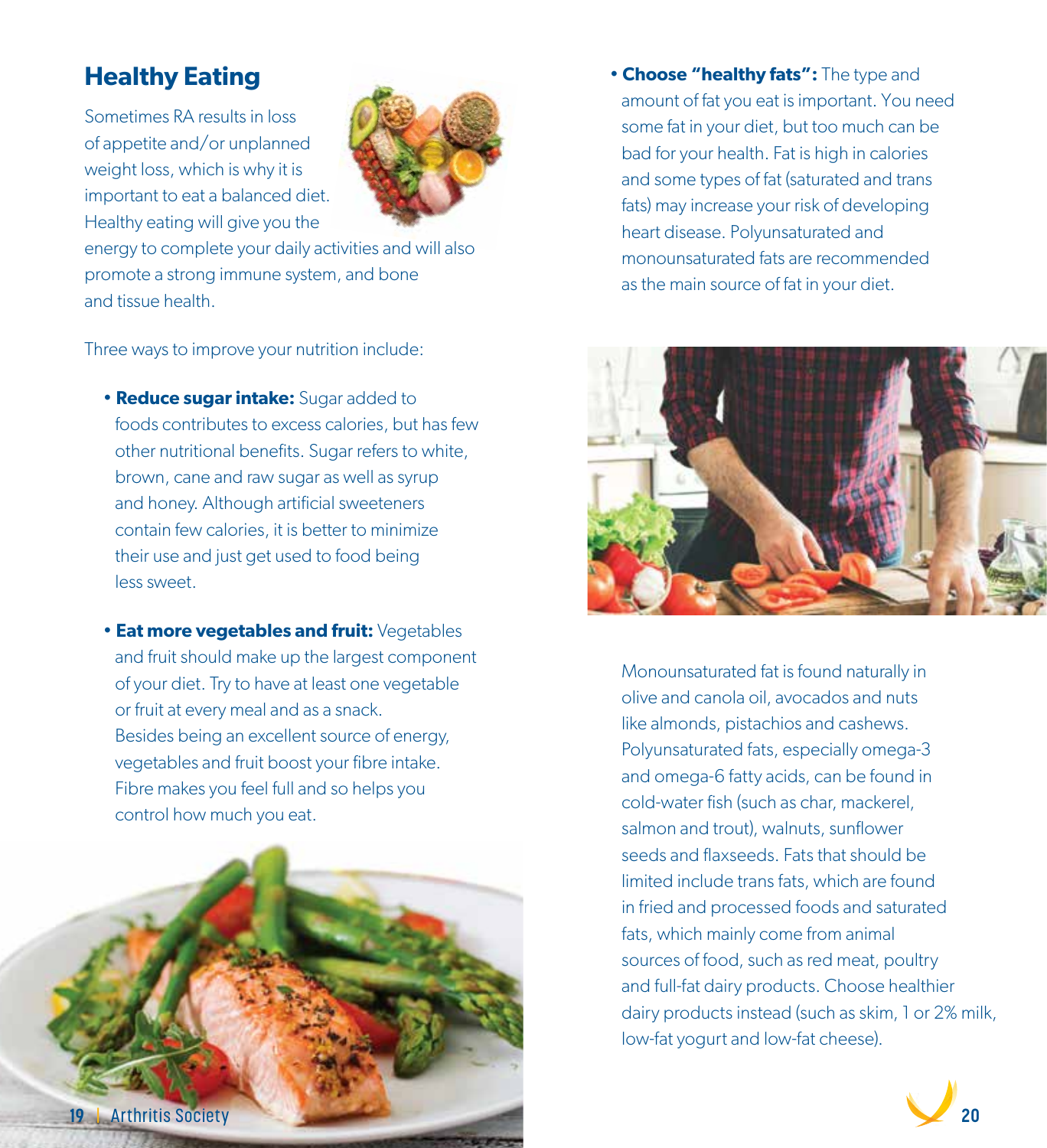### **Relaxation and Coping Skills**

Developing good relaxation and coping skills can help you maintain balance in your life, giving you a greater feeling of control over your arthritis and a more positive outlook. Relaxing the muscles around a sore joint reduces pain. There are many ways to relax. Try deep breathing exercises. Listen to music or relaxation podcasts. Imagine or visualize a pleasant activity, such as lying on a beach.



### **Complementary Medicine**

People with a chronic disease like RA may decide to try complementary and alternative therapies to help them manage the symptoms of their condition.

Before you try any of these treatments, always inform your healthcare provider of any complementary and alternative therapies you are taking, receiving or would like to try. Your healthcare provider can offer valuable advice about these treatments, especially how they may affect other medications and treatments.

### **Massage**

Massaging of muscles and other soft tissues, by a professional massage therapist, may lead to a short term decrease in stiffness and pain. Other benefits may include a reduction in stress and anxiety as well as improved sleep patterns.

### **Meditation**

Meditation is a mind-body practice intended to quiet the mind by focusing on your breathing. Some studies have found that meditation, if practiced regularly, can ease pain and anxiety in individuals with RA.

It can also offer people a heightened sense of calmness and control.

### **Homeopathy**

Homeopathy is an alternative medical therapy that uses natural remedies from plants, animals and minerals to stimulate the body's self-healing abilities. It can be used to relieve symptoms of a condition or illness. Although there is no scientific basis to recommend homeopathy for RA, there is low risk of harm from using these remedies.

### **Acupuncture**

Acupuncture, an ancient Chinese therapy for alleviating pain and treating various physical and mental health conditions, involves pricking the skin with needles. While studies on the effectiveness of acupuncture for RA symptoms are somewhat mixed, you may wish to try this treatment. It is important to find a certified practitioner.